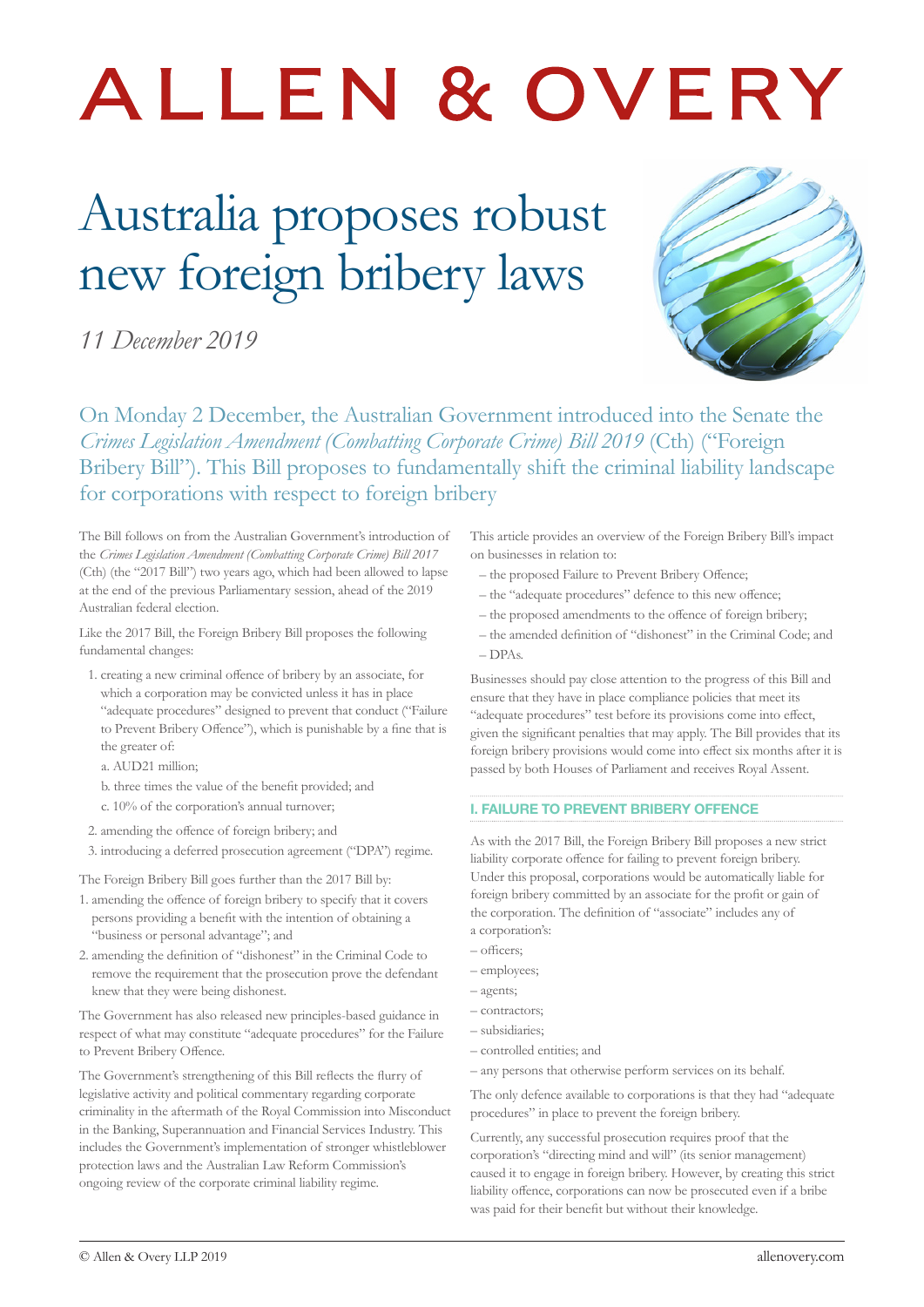Both the proposed offence and defence are modelled on section 7 of the United Kingdom's *Bribery Act 2010*, and have the aim of removing impediments to the successful prosecution of foreign bribery offences. This follows closely on the heels of the Australian Government providing an additional AUD41.6m in funding to the Commonwealth Director of Public Prosecutions over eight years to fund further prosecutions of criminal misconduct by corporations, in particular financial institutions.

#### II. THE "ADEQUATE PROCEDURES" DEFENCE

A consultation draft of the Government's Guidance on Adequate Procedures to Prevent the Commission of Foreign Bribery ("Guidance") has been published alongside this Bill. This is the first version of the Guidance that the Government has published, as no guidance was released in 2017.

Businesses should note that the Guidance is principles-based only, and is not a legislative instrument. As a result, the Guidance expressly states that failing to comply with it would not lead to the presumption that the corporation does not have "adequate procedures" in place. It nevertheless remains a helpful additional reference guide for corporations which should be taken into account.

The Guidance draws heavily from the United Kingdom Government's guidance accompanying its *Bribery Act 2010*, as well as guidance published by the Australian Trade Commission, United States Department of Justice, International Organization for Standardization, Organisation for Economic Co-operation and Development, United Nations Office on Drugs and Crime, World Bank, and Transparency International UK.

The main principles contained in the Guidance should therefore be familiar to most businesses. Its main emphasis is on corporations putting in place proportionate and effective compliance programs.

The Guidance outlines five main indicators of an effective compliance program:



The Guidance also specifies that corporations should have clear anti-bribery and corruption policies and procedures that articulate the corruption risks faced by the corporation, the processes designed to mitigate those risks, and the measures designed to prevent bribery by associates of the corporation. It sets out six fundamental elements of such policies:

- 1. risk assessment procedures;
- 2. board and managerial-level dedication to foreign bribery prevention;
- 3. the corporation's approach to mitigation of its bribery risk;
- 4. the corporation's implementation strategy for its bribery prevention policies, including communication and training;
- 5. reporting obligations and protections for whistleblower reporting; and
- 6. monitoring and reviewing compliance programs.

The Attorney-General's Department is accepting submissions in relation to the Guidance consultation draft by 28 February 2020.

#### III. AMENDMENTS TO THE OFFENCE OF FOREIGN BRIBERY

The Bill proposes a number of amendments to the offence of foreign bribery in order to lower the bar for successful prosecution. These include:

- removing the requirement that the benefit provided was not "legitimately due" (which has proved challenging for prosecutors to establish), and replacing it with the requirement that a defendant had the intention of "improperly influencing" a foreign public official;
- specifying that the bribery must be intended to obtain a "business or personal advantage", which clarifies that personal advantages, such as the bestowal of personal honours, the processing of visa requests, or reduction of personal tax liability, can be sufficient to establish the offence;
- clarifying that a defendant could have intended for the advantage to be obtained by someone else;
- clarifying that a defendant did not have to have a specific advantage in mind when providing the benefit;
- removing the requirement that a defendant had the intention of influencing the foreign public official "in the exercise of the official's duties as a foreign public official"; and
- expanding the definition of "public official" to include a candidate standing for office.

Corporations should ensure that their anti-bribery and corruption policies and procedures accommodate the conduct falling within this expanded offence.

#### IV. AMENDMENT TO THE DEFINITION OF "DISHONEST"

The Bill also proposes to streamline the definition of "dishonest" in the Criminal Code so that it:

- still requires the prosecution to prove that the defendant was dishonest according to the standards of ordinary people; but
- no longer requires the prosecution to prove that the defendant knew that he or she was being dishonest according to the standards of ordinary people.